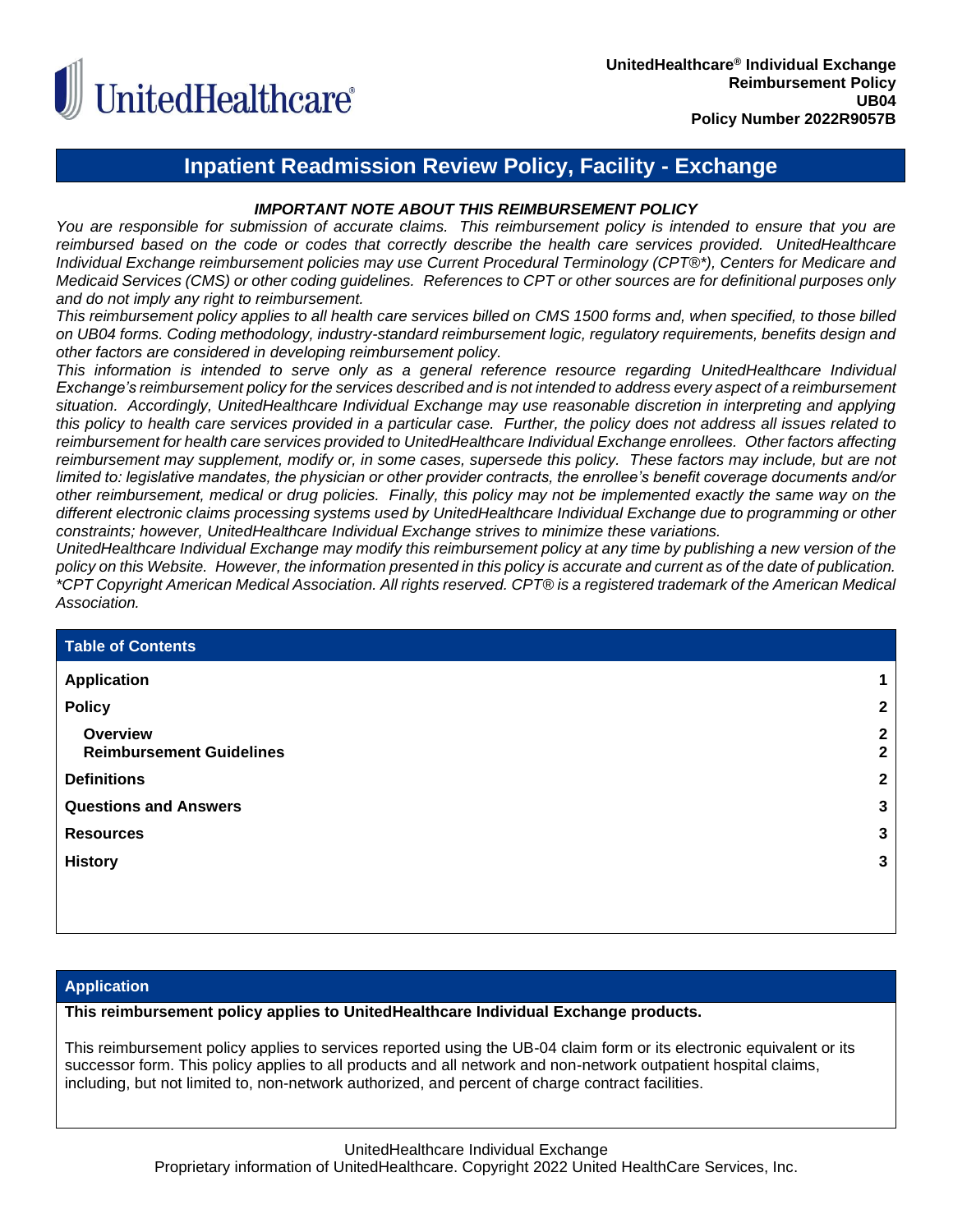

## **Applicable States:**

This reimbursement policy only applies to the states of Alabama, Arizona, Florida, Georgia, Illinois, Louisiana, Maryland, Michigan, North Carolina, Oklahoma, Tennessee, Texas, Virginia, and Washington.

## <span id="page-1-0"></span>**Policy**

#### <span id="page-1-1"></span>**Overview**

This policy describes the reimbursement for inpatient readmissions of members to the same facility for the same or related condition on the same date of service, planned readmissions and leave of absence readmissions within 30 days.

#### <span id="page-1-2"></span>**Reimbursement Guidelines**

UnitedHealthcare Individual Exchange will align with the Centers for Medicare and Medicaid Services (CMS) criteria by utilizing the CMS guidelines to evaluate Same Day Readmissions, Planned Readmissions, and Leave of Absence.

Medical records may be requested to ensure the reimbursement guidelines have been followed. The medical record review process is consistent with CMS guidelines.

#### **Same Day Readmissions**

Same day readmissions for the same or related condition as the initial admission must be combined with the initial admission and reported on the same UB-04 claim form.

Same day readmissions for a condition unrelated to the initial admission must be reported with condition code B4 on the UB-04 claim in order to be eligible for separate reimbursement.

#### **Planned Readmission/Leave of Absence**

A planned readmission/leave of absence within 30 days of the initial admission must be combined with the initial admission and reported on the same UB-04 claim form with occurrence span code 74, reporting the dates the leave began and ended.

## **Exclusions**

This policy does not apply to the following admissions:

- Admissions for chemotherapy or immunotherapy treatment
- Admissions to a substance abuse unit or facility
- Admissions to an inpatient rehabilitation unit
- Readmission after a patient is discharged from the hospital against medical advice
- <span id="page-1-3"></span>• Admissions for covered transplant services during the global case rate period for the transplant

| <b>Definitions</b>                                    |                                                                                                                                                                                                                                                                                                  |
|-------------------------------------------------------|--------------------------------------------------------------------------------------------------------------------------------------------------------------------------------------------------------------------------------------------------------------------------------------------------|
| <b>Same Day Readmission</b>                           | An admission to the same acute care hospital on the same day as the<br>previous admission.                                                                                                                                                                                                       |
| <b>Planned Readmission/Leave of</b><br><b>Absence</b> | An intentional readmission within 30 days to an acute care hospital that is a<br>scheduled part of the patient's plan of care, but the patient does not require a<br>hospital level of care. The facility may discharge and readmit the patient or<br>may place the patient on leave of absence. |